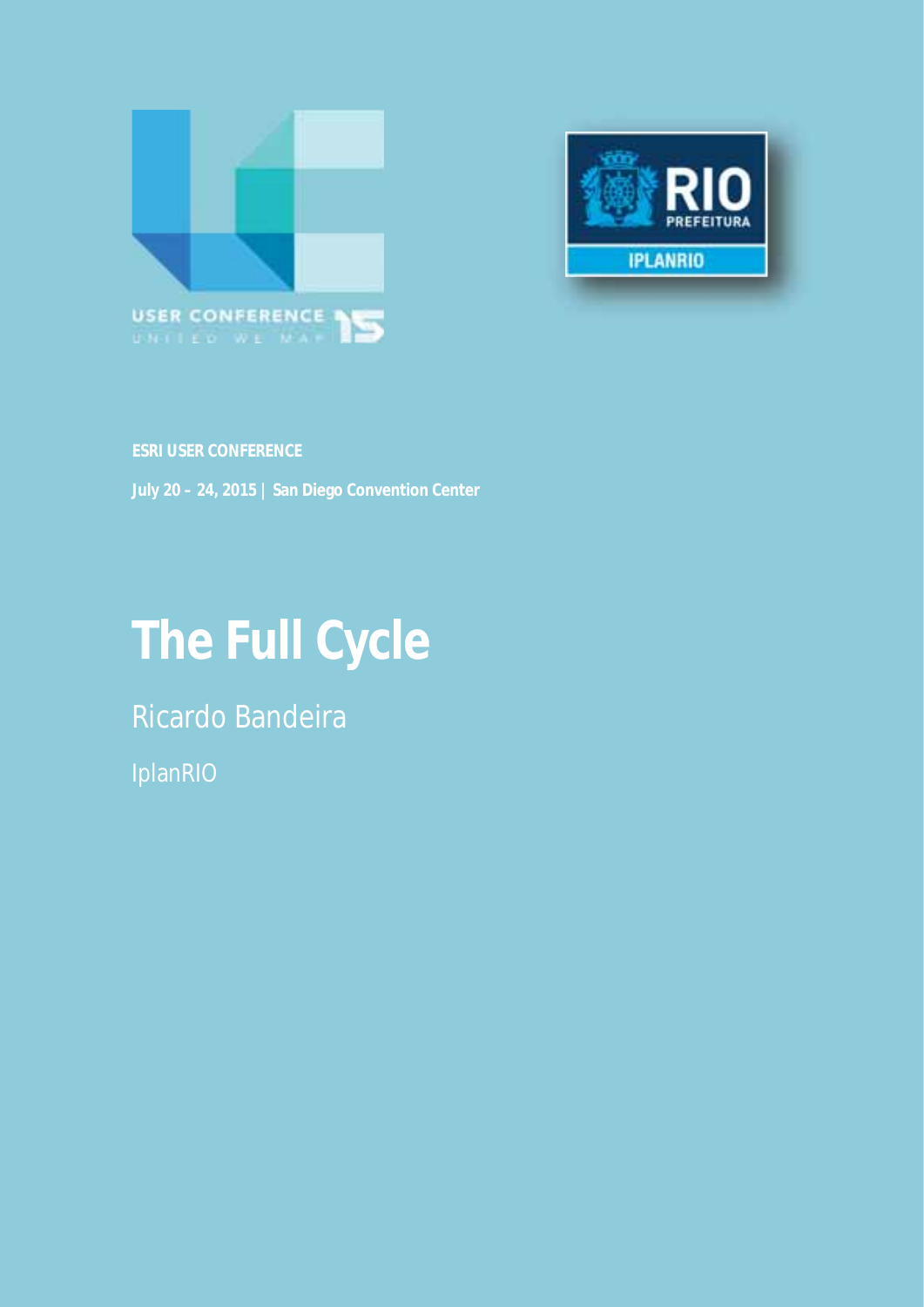# **Introduction**

The Rio-Águas Foundation Institute in the city of Rio de Janeiro is the technical reference body for the management of urban stormwater in the city of Rio de Janeiro, with the skills to plan, manage and supervise preventive and corrective actions against floods.

Every new urban allotment and every utility company which performs works deeper than 0.5 meters must submit their projects for Rio-Águas to analyze their interference with the drainage system.

http://www.rio.rj.gov.br/web/rio-aguas/quem-somos

# **The Challenge**

- How to integrate thousands of files of an entire city?
- How to ensure the correct spatial location of the files made by different engineering firms?
- How to extract and save the information in a fast way and in a lightweight format?
- How to retrieve, view and display the information from anywhere, on any device?
- How to exchange the information and make it available to everyone, everywhere?

#### **The Full Cycle**

The ArcGIS for Server brought new possibilities to the way the engineers work and for the management of thousands of drainage, sewage and infrastructure files stored in various formats at the Rio-Águas Foundation. The Full Cycle is a model that integrates the ArcGIS map services, the AutoCAD® and the MS SQL Server in very flexible architecture.

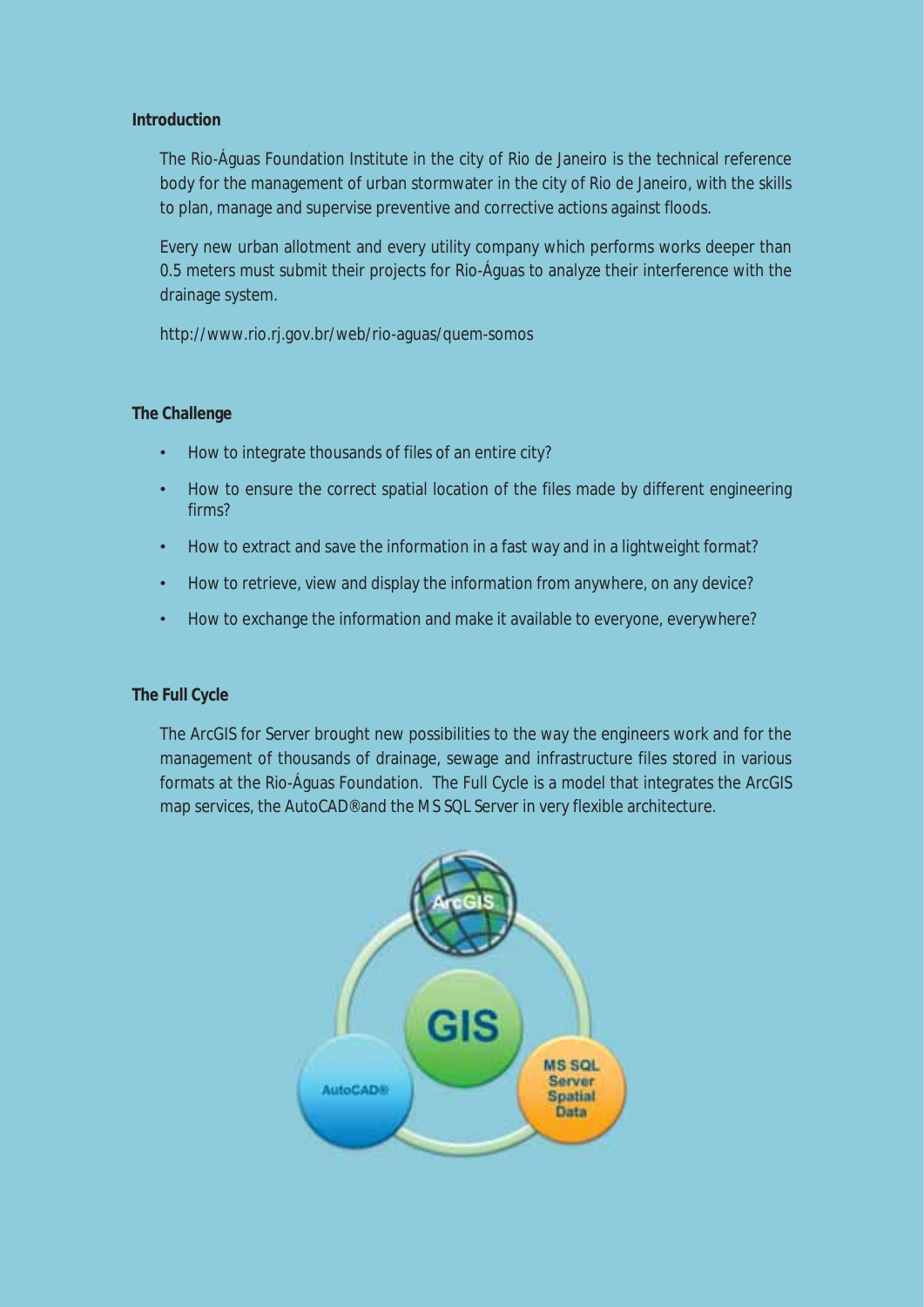This model allows the engineers to query any layer on the map server and get the results drawn directly into the AutoCAD®'s document. They can edit the drawing and get the information from various sources to compose a new project. Allows them to select the geometry in the drawing and send it as a parameter to query the map server or to perform spatial analysis.

## **Querying the Map Services:**

Making an interface between ArcGIS map services and AutoCAD®, the engineers can query any kind of layer through the internet and get the results drawn directly into the AutoCAD® document. It's possible to query for rivers, streets, buildings, neighborhood divisions and so on. It's also possible to select the CAD geometry and send it as a parameter to query the map server and to perform spatial analysis.

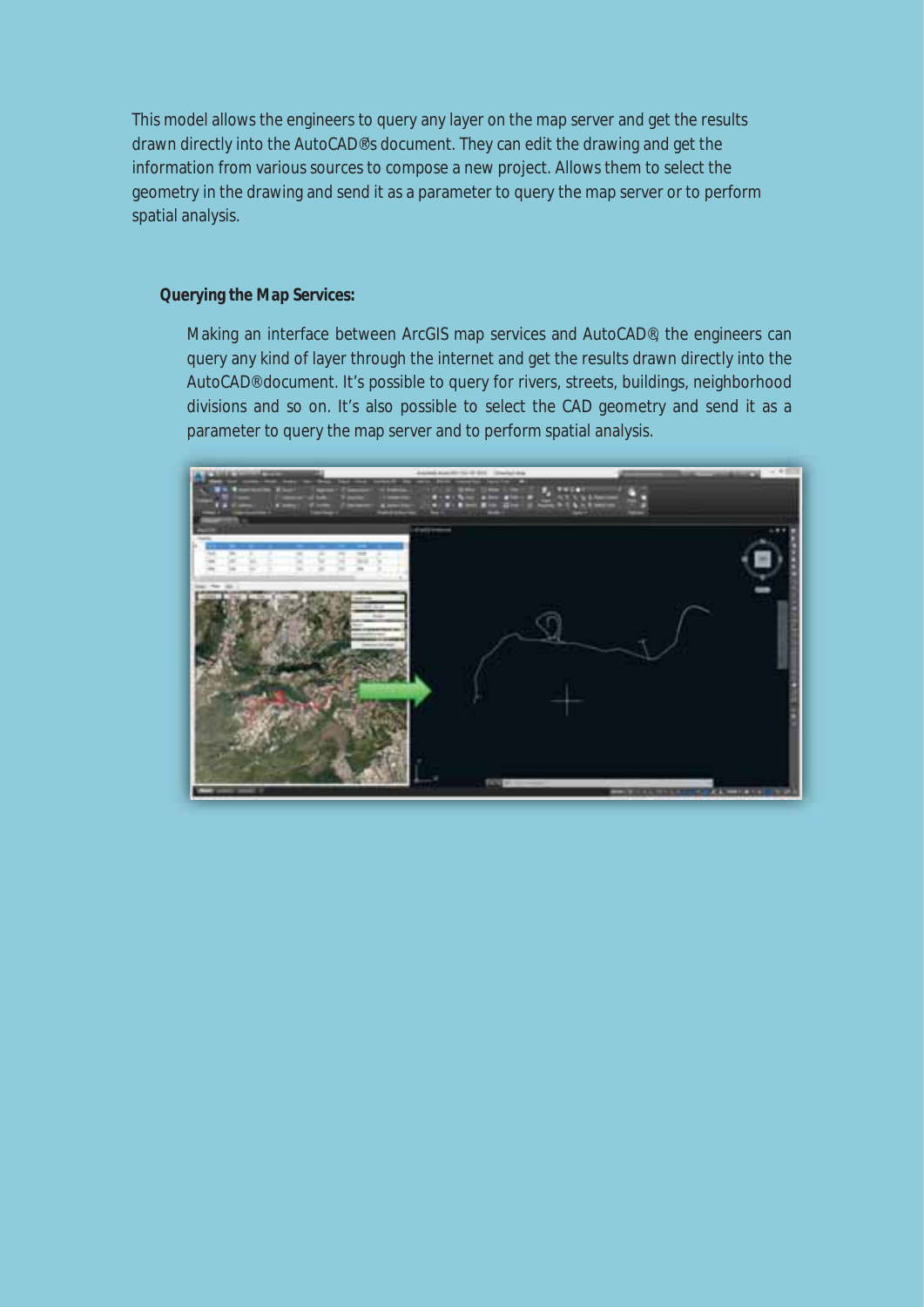#### **Converting and Saving the CAD geometry as Spatial Data:**

The geometry retrieved from the map server is converted to Spatial Data using the **Microsoft.SqlServer.Types** library and can be edited as text.

After editing and composing their work, the engineers can convert all AutoCAD® geometry to Spatial Data and save them in the MS SQL Server.



The AutoCAD® geometry can be saved and retrieved as text and the information of various drawings can be combined into the database. The information is organized in SQL Views and can be added to ArcGIS to be shared.

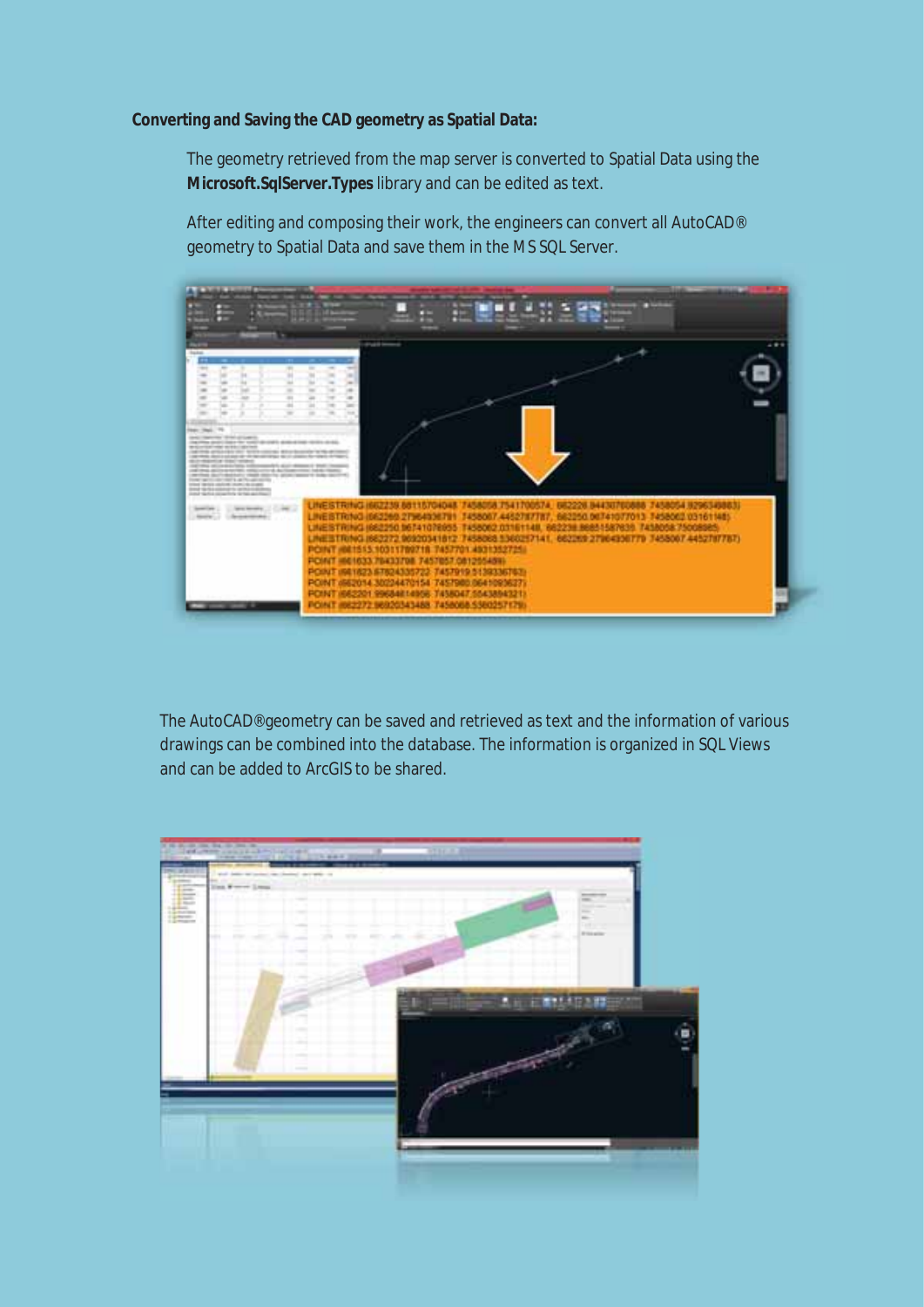# **Publishing the Information as a Service and Completing the Cycle:**

After connecting to MS SQL Server, the CAD geometry stored in the database as Spatial Data, can be added to ArcGIS as a layer and published as a map service.



# **Conclusion**

This architecture with three components integrated to the company's GIS, offers infinite possibilities to everyone who needs to use these tools.

Advantages:

- Flexible you can access the data from various sources.
- Powerful you have the power of Spatial Analysis on the Map Server, in the ArcGIS for desktop, in the AutoCAD® (Map or Civil versions), in the MS SQL Server and in your company's GIS.
- Integrated With this solution everything is connected.
- Independent you are the owner of you geometry and you're free from the impositions of software versions.
- Lightweight and Interchangeable with the *json* format from the map server and the spatial data as text from MS SQL Server, it's possible to send and receive an entire drainage project, for example, via e-mail.
- Accessible from anywhere with this configuration you can get geometry and technical data from anywhere via HTTP through the internet.